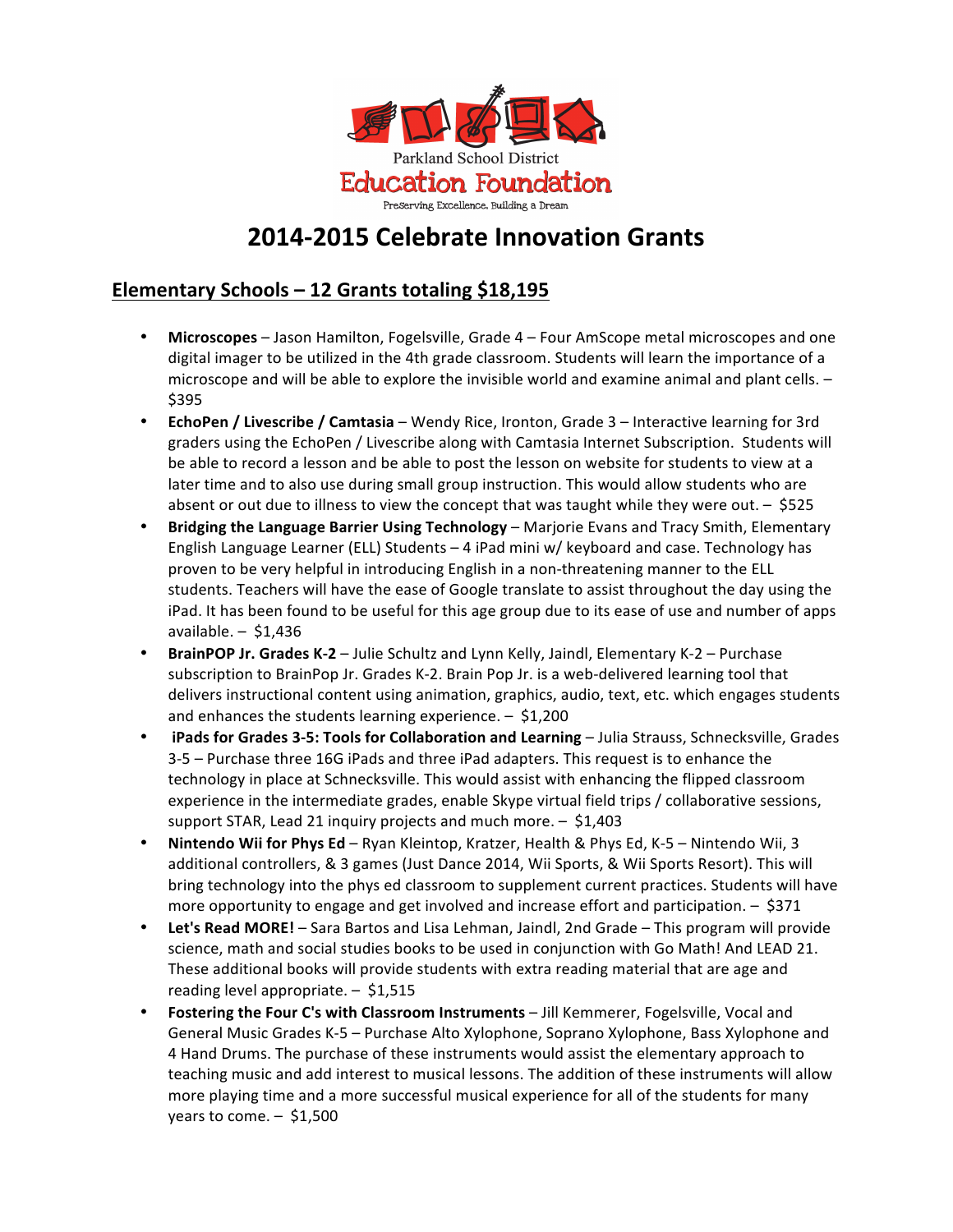- **Integrating Technology with Kindle Fires** Jennifer Hicks, Barb Hudak & Mike Frew, Kernsville, Grade  $3$  – Seven Kindle Fires and covers w/ stylists along with an Amazon gift card to purchase apps/books for 3 classrooms. The use of the Kindle Fires will more effectively increase the execution of the Go Math program, it will also allow students the resources needed to make innovative inquiry projects and Lead 21 writing ventures.  $-$  \$4,046
- **Sound System Upgrade** Richard Furbeck, Kernsville, Music K-5 Yamaha Channel Mixer and 2 Microphones for use in the gym/auditorium. The new system will provide improved sound coverage and will increase the clarity of the sound.  $-$  \$1,803.66
- **Salad Bar** Regina Reichard, Parkway Manor, Cafeteria Cambro Salad Bar for students and staff to use on a daily basis. The long term objective would be to create and maintain a vegetable garden on Parkway Manor's grounds. - \$2,500.00
- **Fueling Up At Kernsville** Amelia Serensits, Kernsville, Food Service Dept. To continue to promote a healthy breakfast and lunch to the students at Kernsville. The promotions will offer one free breakfast to all students, various raffles, prizes and guest speakers. The intentions of this program are to improve learning, behavior and overall health of the students.  $-$  \$1,500.00

#### **Middle Schools – 14 Grants totaling \$21,419**

- **Flipping for Flipped Classrooms** Kerin Steigerwalt, SMS, 7th Grade Language Arts Echopen with accessories, wireless microphone, projection camera and Camtasia Software will be utilized in the flipped classroom providing a more effective differentiated lesson. Students will have access to the videos as many times as needed to review concepts from class opening the opportunity for enrichment.  $-$  \$650
- **STEM out with the Macbook Pro** Noel Mahmood, SMS, Grade 7 Science MacBook Pro will be utilized to create award winning projects for Sciece class, Computer Fair and other endeavors throughout the district. This will also allow teachers to use innovative software for flipped classrooms. – \$1,377
- An Apple for the Teacher Dianne Haberstroh, OMS, Science 7th grade Innovative project that promotes the branching out of STEMM education into all content areas by using an Apple MacBook Pro computer with Final Cut pro software. A variety of instructional and lab settings will integrate the PA Common Core Math and Language Arts directives into the science curriculum. – \$1,499
- **IXL Language Arts Membership for Life Skills Students** Angela Bachert, OMS, Grades 6, 7, 8 Information Technology – IXL Language Arts membership to be used with the Life Skills students as a part of their IT course. This will offer comprehensive Math and Language Arts practice. This program is also aligned with PA Common Core standards.  $-$  \$199
- In the Blink of an Eye Deborah Reinhard, SMS, Grade 6 Epson document camera for use in 6th grade Reading, Language Arts and Social Studies classroom as well as in a fellow teachers Math and Science classroom. This document camera allows students and teachers to project examples from text onto the interactive board for aid in classroom lessons.  $-$  \$1,064
- **Document Cameras Make Stronger ELA Lessons** Wendy Albertson, SMS, Grade 6 Elmo document camera will be utilized to develop more comprehensive writing and reading lessons. Students will be more engaged with direct examples from text and be able to view examples of strategies and formats for writing.  $-$  \$350
- **CPS Student Response System (28 pack)** Brian Fulmer, OMS, Grade 8 Special Education CPS system provides a variety of additional lessons in a non-threatening format to be used to reinforce new topics being learned. The system would assist students in establishing a solid foundation and would provide feedback for the teacher to adjust their curriculum.  $-$  \$1,500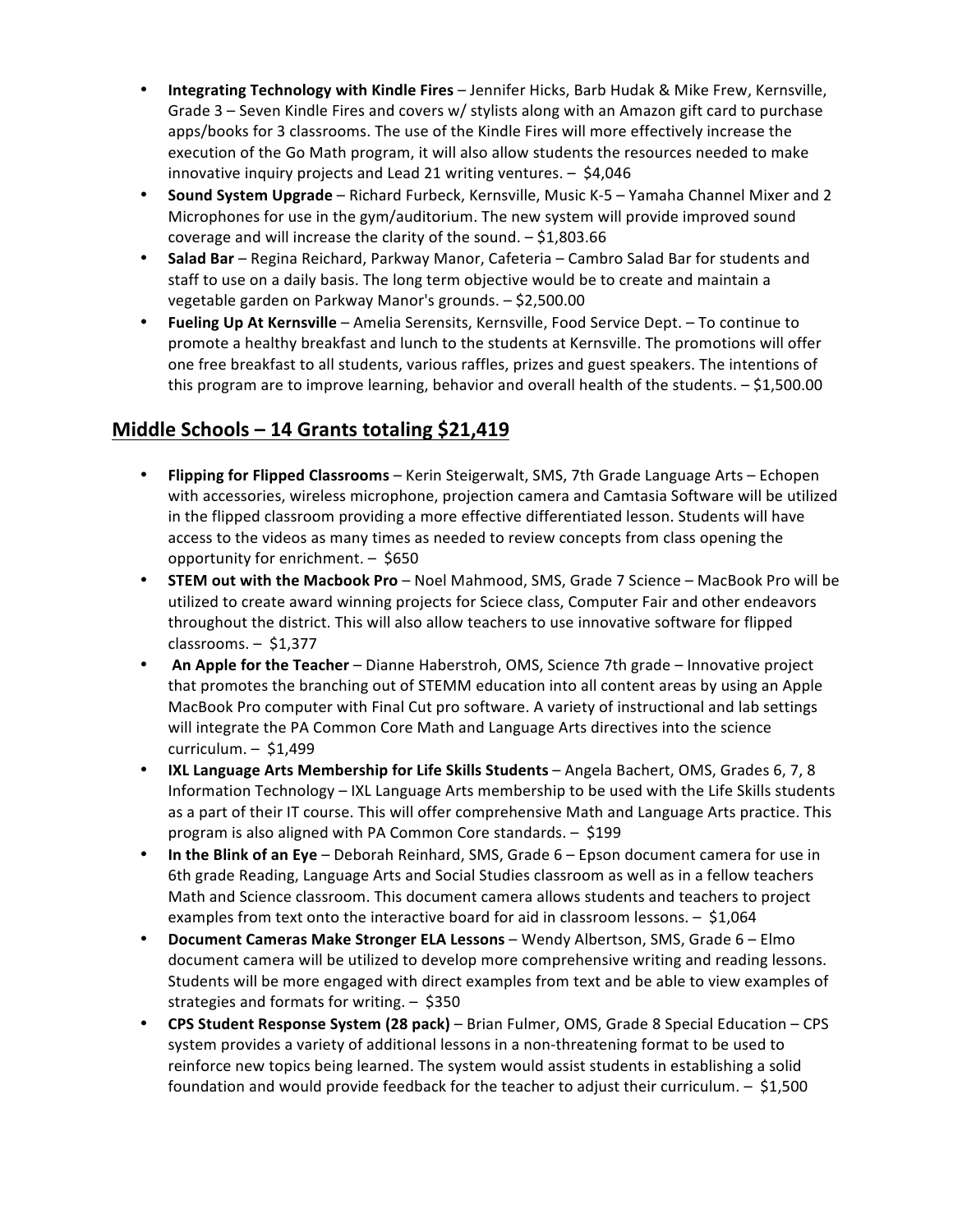- Use Your Brain with BrainPop Linda Benner, OMS, Grades 6-8 Library Media This online program introduces new concepts in a fun and interesting way, using short movies then followed by activities and quizzes about the topic. The lessons are aligned with the PA Common Core standards.  $-$  \$1,200
- STEMM and Common Core: Enhancing the Learning Environment while Differentiating **Instruction** – Susan Stern, Scott Bauer & Daniel Christman, SMS, Science Grade 8 – 13 iPad minis with covers and iTunes gift cards for apps for 3 science classrooms. This would enhance the project-based blended learning classroom. In addition it would allow the teachers to bring many opportunities into the classroom to enhance student learning.  $-$  \$4,491
- Weller Center Pilot Program Greg Poremba and Lisa Pany, OMS / SMS, 8th Grade Class This is an 8th grade substance abuse prevention program offered through the Weller Center at both OMS and SMS. Students will participate in two 45-minute sessions which will address 8th grade health and science standards.  $-$  \$2,400
- **iPads in Education** Stephanie Fulmer, OMS, Grade 6 Learning Support 5 iPad minis which will offer support to students with and without learning challenges. This technology will assist with lesson delivery, hands-on activities, differentiated instruction and small group remediation. -\$1,500
- **Stand Up for Learning (Again!)** Linda Keller, SMS, Grade 6 Learning Support 4 adjustable height desks and stools will be utilized in the classroom to accommodate students with a need for movement, especially students with ADHD.  $-$  \$1,547
- **Circles 1/2: Intimacy & Relationships DVD upgrade** Rachel McLaughlin, SMS, Learning Support Grades 6-8 – Upgrade for Circles DVD program which is used as a tool for teaching social skills to special needs students. The program has been very successful in the past. The Circles Method provides step by step dramatizations that allow students to "see" social boundaries.  $-$  \$641
- **Take A Stand Middle School Bullying Prevention Program** Brian Barone & Megan Jenkins, OMS / SMS, Middle School Bullying Prevention Committee Grades 6-8 – Olweus Bullying Prevention Program/Motivational Speaker is the most researched bullying prevention program available. This program works to restructure the school environment and reduce opportunity for bullying. – \$3,000

## **High School – 16 Grants totaling \$23,420**

- **Biology STEMM Gel Electrophoresis** Laura Kowalski, PHS, Science Department Grades 9-12 Biology Materials/kits. Students will learn how and why the process of gel electrophoresis/DNA fingerprinting is used to indentify individuals. They will apply what they have learned to  $interpret DNA. - $916$
- **Creating a Digital Classroom** Alice Stinebaugh, Andrea Greth, Maureen Kautzmann & Sean Bodnar, PHS, Social Studies Grades 11-12 - Echopen 4 pack bundle and 4 Camtasia Accounts will allow the teachers to continue to meet the needs of a digital classroom. By recording during lessons, students will be able to replay the lessons as much as they need. It will allow students to follow the teacher at their pace.  $-$  \$1,332
- Preview and Program Monitors Marilyn Stinebaugh, PHS, 10th Grade English / TV Studio Two Sony 40" LED TVs and 2 wall mounts to assist with the TV Studio upgrade project. These TVs will function as preview and program monitors for the switcher in the TV studio.  $-$  \$1,213
- Vex Robotics Robert Yocum, PHS, Engineering and Technology Department Grades 9-12 2 Vex Robotics kits to increase to 3 teams working on separate robots. By implementing more robots and smaller groups, the students will be able to have more hands on time with design, construction and programming.  $-$  \$1,500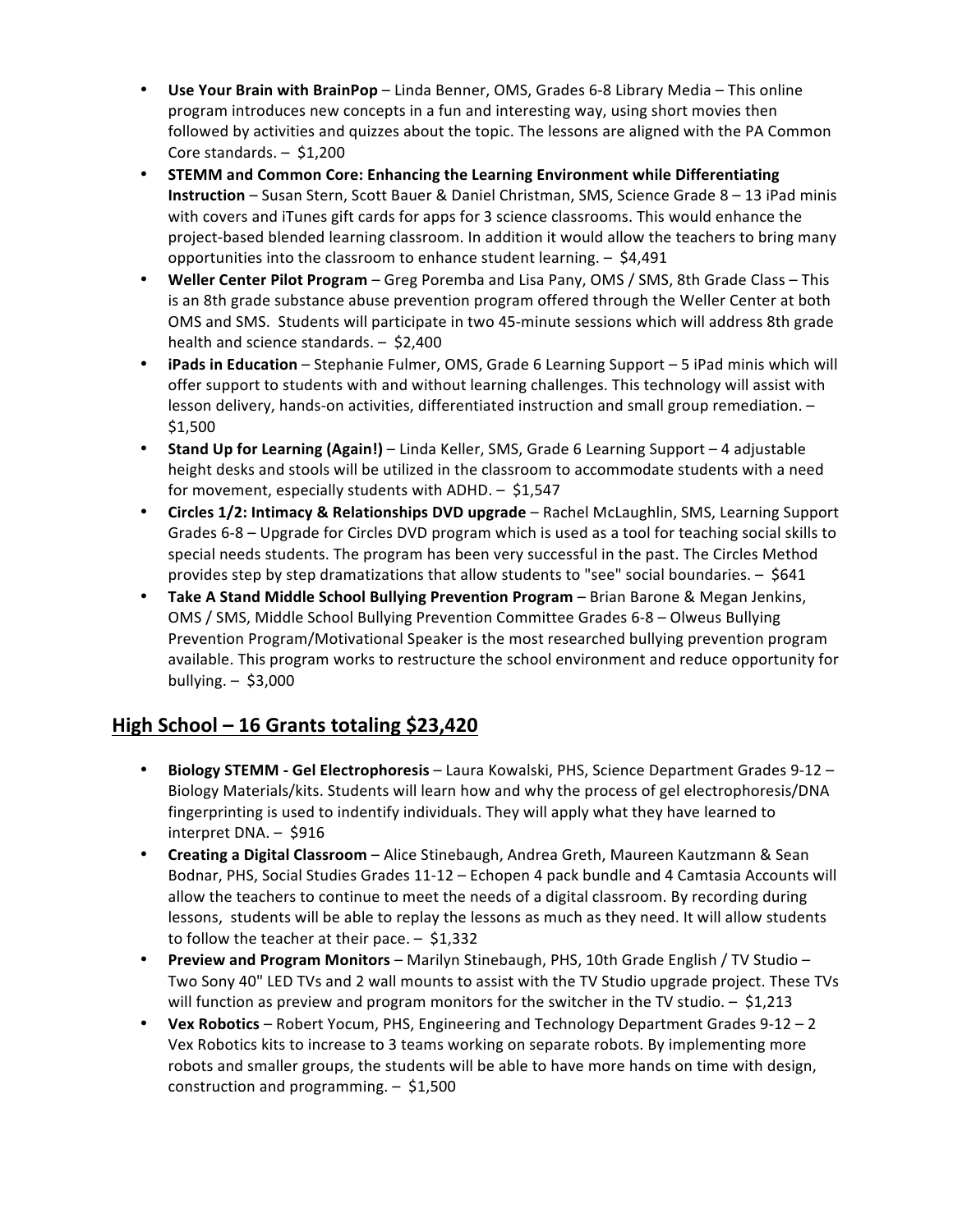- **Rope Rescue Science of Firefighting** Eric Gopen and Barry Search, PHS, Science Grades 11-12 - This unit is to show students how to form a rope rescue system that utilizes safety devices and a mechanical advantage haul line. These materials would provide the students with a hands on experience. – \$1,250
- **iPads snd Sensors for Physics Classrooms** Sean Flueso, Jeffrey Wetherhold, Alison Dogmanits & James Hauser, PHS, Physics Grades 11-12 - 7 iPads w/ AppleCare +, 6 LabQuests to be used between Physics classrooms. This program would provide a rich experience for all physics students in preparation for STEMM field of study. Students will compare their data with others, perform more detailed math analyses & be able to collect real-time lab data remotely. Studies have shown the positive impact and value of blended learning strategies.  $-$  \$5,519
- **Botany STEMM hydroponics** Laura Kowalski, PHS, Science Department Grades 9-12 Plant/Hydroponics supplies. Through this program students will be exposed to the sciences involved in the Botany course including earth science, physics, biology & chemistry. Students will work in teams to evaluate the systems created through research. They will also learn about the benefits of growing plants hydroponically.  $-$  \$1,088
- **Hang Up and Drive Assembly** Deborah Andreoli, PHS, Driver Educatiion 10th Grade Guest Speaker Jacy Good presents to the students a life changing experience that is taken very seriously by the student body. This assembly is to reinforce safety practices to help protect students and the community by avoiding preventable accidents.  $-$  \$1,255
- **Connected Chemistry with iPad** Wendy Simpson, PHS, Chemistry Grades 10-12 3 iPads w/ Apple Care + There is an increasing need for STEMM training. Using iPads in conjunction with digital lab equipment will provide a rich experience for all chemistry students. The use of blended learning enables students to achieve at their own pace.  $-$  \$1,494
- **Lights, Sounds, iPads! The iPad Theatrical Innovation** Mark Stutz and Tracy Smith, PHS, Visual and Performing Arts  $-2$  iPads with cases. This equipment would enable the Department to work with students and do minor corrections from remote areas of the auditorium. It would facilitate instruction on the lighting and sound systems which is a key part of the theatrical experience. -\$1,400
- **Document Camera: Improving Student Profermance with Technology Shirley Thomas, PHS,** 9th Grade English / Newspaper Publication – Lumens DC Portable Ladibug document camera. This document camera would be used to help students increase their comprehension, writing and layout skills. It will allow students to view a hard-copy document on the whiteboard with a crystal clear image which would positively impact students in many ways.  $-$  \$467
- **iPad Minis for Trojan Tech Team** Lauren Will, PHS, Library Grades 9-12 Two iPad minis will be used by the Trojan Tech Team for facetime and iMessage when Tech Team members are on a technical call. The team is usually sent out to classrooms to trouble shoot technical issues and on occasion need to contact each other for support.  $-$  \$598
- **STEMM Mercy Ship Simulation** Laura Kowalski, PHS, Science Department Grades 9-12 AP Biology students will take a trip up the Amazon River through this videoconference. The students will learn about human disease and disorders. They will evaluate needs of patients and treat them based on their evaluations. Teams will work together to solve and release as many patients as possible in this 90-minute experience.  $-$  \$1,200
- **Trip to Hawk Mountain** Susan Baranek and Tony Marsicano, PHS, AP Environmental Science Admission for 75 students & chaperones, buses & bus drivers & substitutes. This trip will tie in to a lesson on raptor conservation which focuses on the historical and current global significance of Hawk Mountain. Students will engage in active research while on the trail.  $-$  \$1,211